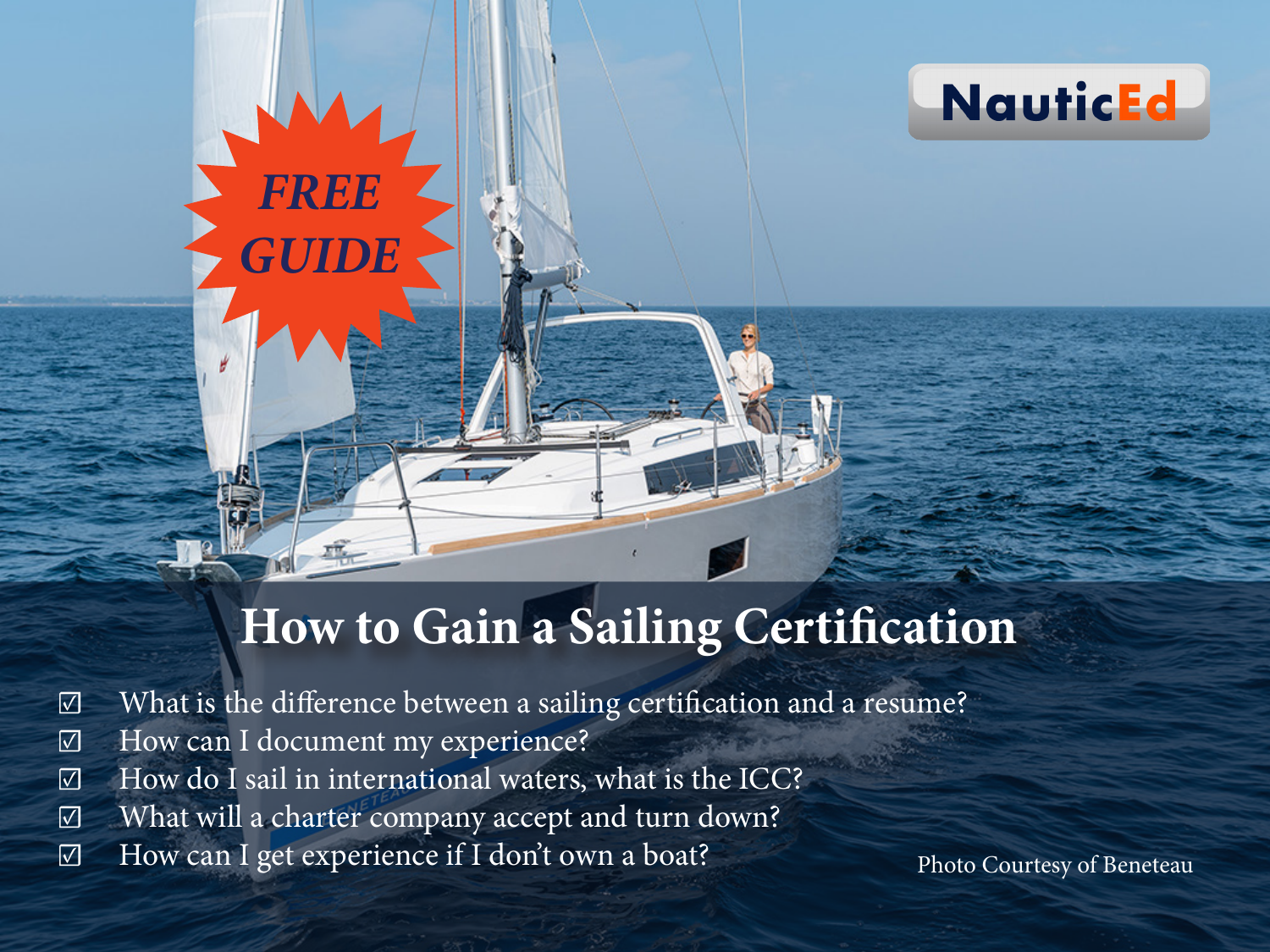# How to Gain a Sailing **Certification**

**Intro**



Hi, I'm Grant Headifen and I'm glad to share with you this FREE Guide on *How to Gain a Sailing Certification.* I promise to keep it short and to the point. If you've read any of my sailing blogs, sometimes I ramble and rant but not this time. I've got something important to share and I want you to get all the way through it. It will save you from making some embarrassing, uninformed and time costly mistakes. Nothing will be worse than showing up at a yacht charter base and having them turn down your certification in front of your crew and the charter company then

#### Free Guide: How to Gain a Sailing Certification

requiring you take out and pay for a professional captain for the week.

Additionally, I'll make the promise to you. This is not a sales pitch. It's pure logic information to get you started in the right direction and help you finish at your end goal. However, if we have FREE resources for you, I will point those out to you - OK? Deal!

Without a personal one-on-one talk, I don't know what your end goal is, but I'm sure it lies above the being a crappy sailor line. And believe me, there are plenty of them out there in command of large boats. Your end goal might extend to chartering a yacht on a sailing vacation someday or perhaps sailing around the world. Perhaps, it's as small and responsible as just having the proper knowledge so that you don't injure anyone in your local water-way. Whatever your goal is, following a proper and professional structured educational and knowledge gathering program is wise and in many circumstances, required.

Regarding pure education, Eppie Lederer, who wrote under the pseudonym Ann Landers, stated it best. She said "*If you think education is expensive - try ignorance"*. She nailed it on the head if she had been referring to boating. Through lack of prowess, just one ding in the marina can be expensive or worse yet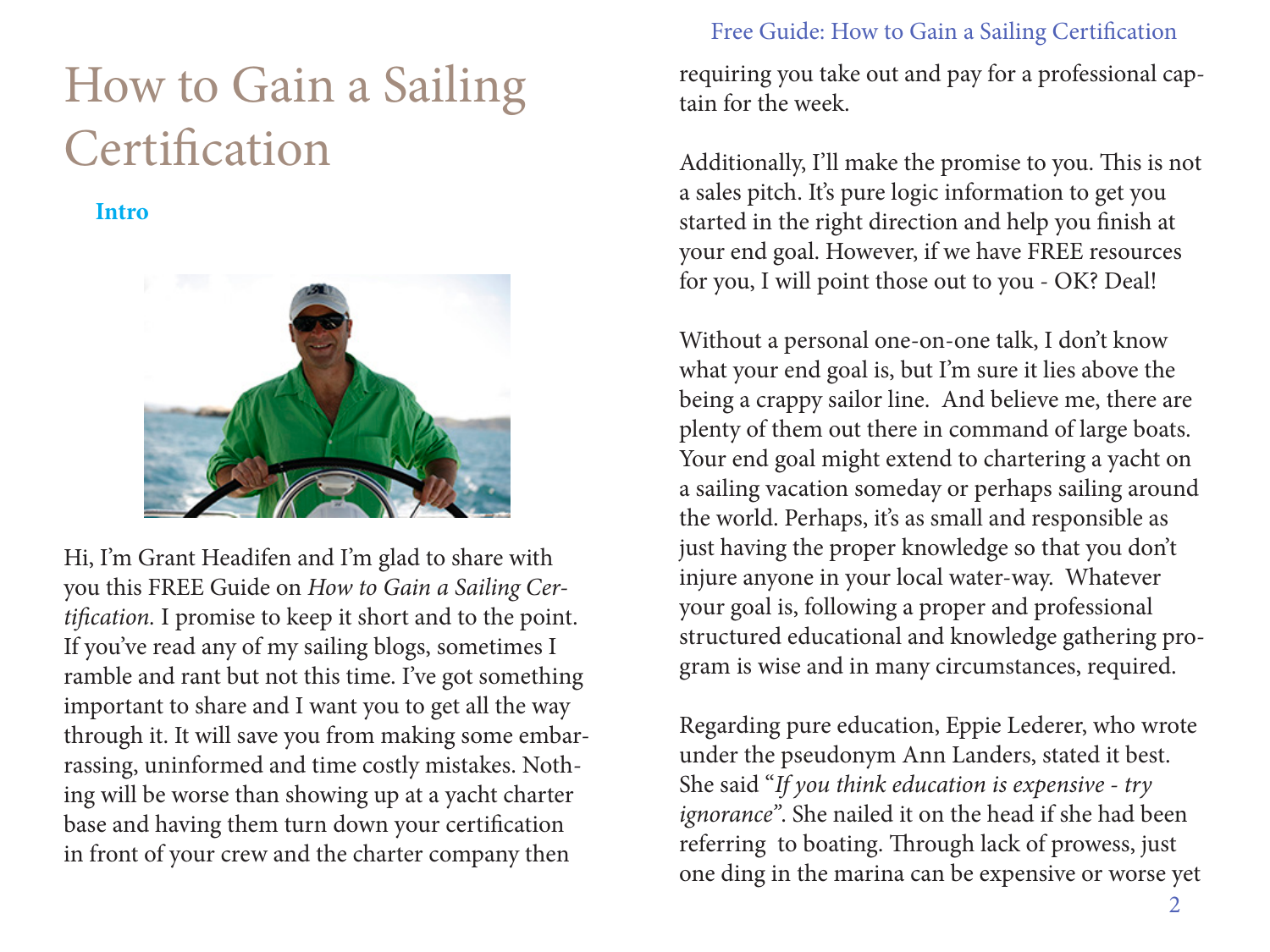not being aware of the boom swinging across can be fatal.

I do hope your end goal is not a check box on the bucket list - sailing is way too much fun and too good of a lifestyle to just move on to fly fishing once the box is checked. If you do need a bucket list box, write this one down as a real accomplishment:

☑ Skipper a yacht on a week-long sailing vacation.

But it's going to take some work. Let me show you how.

# **A Certification vs a Resume**

You're applying for a big time corporate job and all you bring along is your Masters Degree certificate from university ten years ago. You can pretty much imagine what would happen, either you'll be hired in an entry level position or not at all.

Now take in your extensive resume to HR and the hiring manager. Your resume covers all the experience you have had, awards you have been given, links to publications you have done, your online LinkedIn profile AND your Masters Degree certificate. You're hired!

#### Free Guide: How to Gain a Sailing Certification

There is no reason for any difference when it comes to sailing education, qualifications and the decision whether a charter company will let you have their \$500,000 boat for a week. You simply can not rock up with a certificate - even if it states Bareboat Charter Certified. And for simple proof pick up the phone now and call the big yacht charter companies:

- [Moorings:](http://www.moorings.com) ph 844-921-5438
- [SunSail:](http://www.SunSail.com) ph 844-921-3589
- [DreamYacht Charter:](http://www.DreamYachtCharter.com) ph 410 268 2140

Every one of them will refuse to consider chartering a boat to you without a resume. Your resume documents your sailing history; formal education, experience broken out by size of boat and the extent of your experience, your sailing confidence and competence, any practical verification, social proof etc.

So there I hope I have dispelled your first myth - *"If I have the appropriate certification I can rent a boat".* It's simply not true and if you checked out what I have said, you're 3 for 3 on those phone calls you made above.

If you have printed this guide out, what I want you to do is to scan this QR code with your mobile device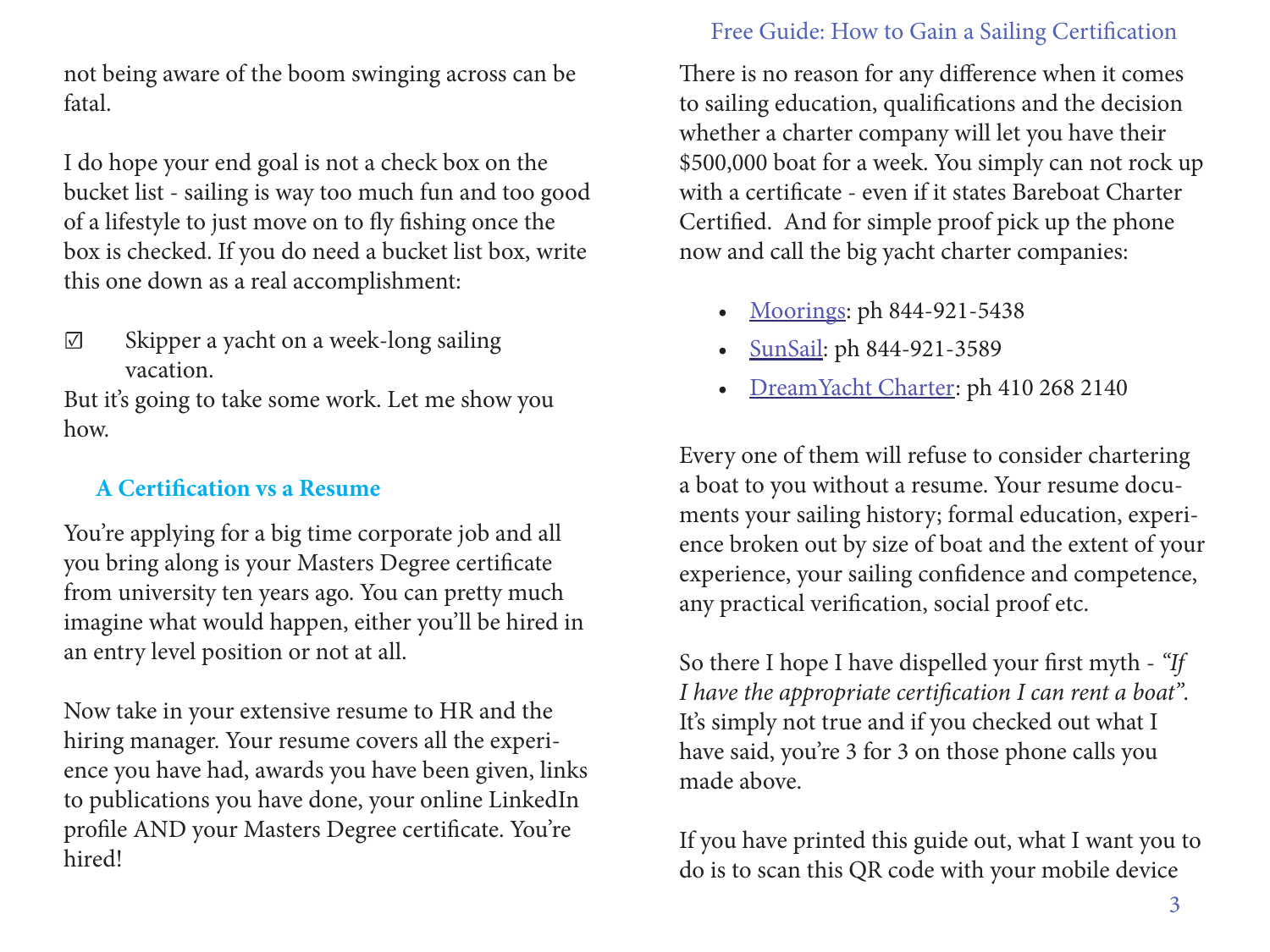

and watch the video that pops up. It discusses the above certification vs resume topic.

If you don't have a QR code scanner on your phone no worries, we built an iOS scanner feature into our

FREE NauticEd Sailing App available online at [www.](http://www.nauticed.org/sailing-apps) [nauticed.org/sailing-apps](http://www.nauticed.org/sailing-apps) or for Android just search for a QR code scanner on the Google play store. Most are free also.

Alternatively, you can watch the video on this page



#### Free Guide: How to Gain a Sailing Certification

[http://www.nauticed.org/sailing-blog/why-a-sail](http://www.nauticed.org/sailing-blog/why-a-sailing-resume-trumps-a-sailing-certification/)[ing-resume-trumps-a-sailing-certification/](http://www.nauticed.org/sailing-blog/why-a-sailing-resume-trumps-a-sailing-certification/)

So there it is - in the first 2 pages, I hope I've already changed one paradigm for you - it's not a sailing certification you should be after, it's a fully documented *Sailing Resume.* A sailing resume shows your prowess. Here are the Microsoft Word synonyms for the word prowess:

- Ability
- Skill
- Expertise
- **Competence**
- **Dexterity**
- Aptitude
- **Proficiency**
- Know-how
- Knack

I think my favorite word there is dexterity. On a boat, dexterity to me means that you fully understand the problem and can come up with a solution that works. Take for example, 30 miles out, your mast snaps in half. Could you rig it somehow to sail the boat back to the dock? That's an extreme example but what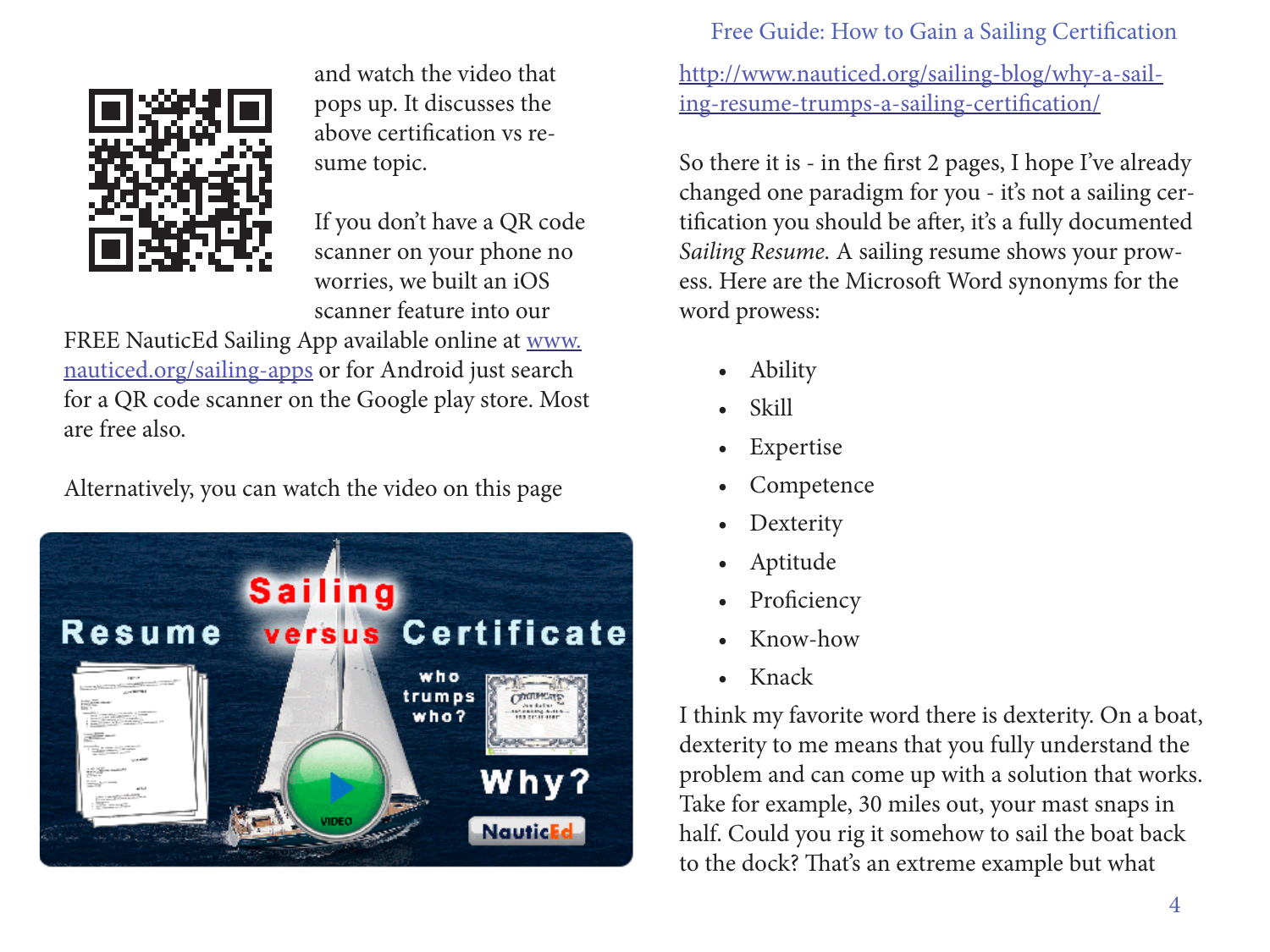about if your anchor winch (the windlass) breaks. How would you get the heavy anchor chain in? Or even simpler how would you capture a mooring ball without a boat hook. All these have simple solutions and if I could describe you with all the words above, you'd have prowess in sailing. And that is exactly what a resume will do for you. A resume will prove that you are a great sailor and will recognize you fully for the work (and fun) you've put into it.

A certification alone can not do that. Why because there are many companies that hand out Bareboat Certifications willy nilly. You can even get one in two weekends from some associations. Really? Yes! But it's not worth the paper it is written on because the most basic charter company will not accept it. Why? Because the charter companies are driven by the insurance companies and in some cases government regulations. Insurance companies will not underwrite a charterer who has 5 days of experience by any school. The country of Belize is sick of charterers hitting their coral reefs every week. At the time of writing, they are considering imposing heavy requirements for charterers to have more experience. European countries have recently imposed a requirement for recreational boat skippers to have an ICC we'll cover that later.

#### Free Guide: How to Gain a Sailing Certification

Thus, from here on out in this guide I will no longer refer to a certification. I'll be talking about building your Resume (which may or may not contain a certification).

#### **What needs to go into this Resume?**

A good resume has a matching balance of theory and practical. It's obvious that you can't learn to sail or gain a valid trustworthy certification by reading a book or by just getting on a boat with a friend. Or for that matter doing an online course. A sailing resume must contain both documented theory knowledge and documented practical elements. And I can tell you from first hand knowledge, charter companies focus heavily on extensive documented practical experience as your roles of both crew and skipper of a vessel. A two weekend course is not going to cut it.

#### **What do the Yacht Charter Companies say?**

Years ago, when we sat down with yacht charter companies and instructors worldwide to design our sailing resume system and certification system, we wanted to ensure that the end result met all the needs of proper standards of education, practical experience accounting and overall reporting. And that the result was acceptable to them with out question.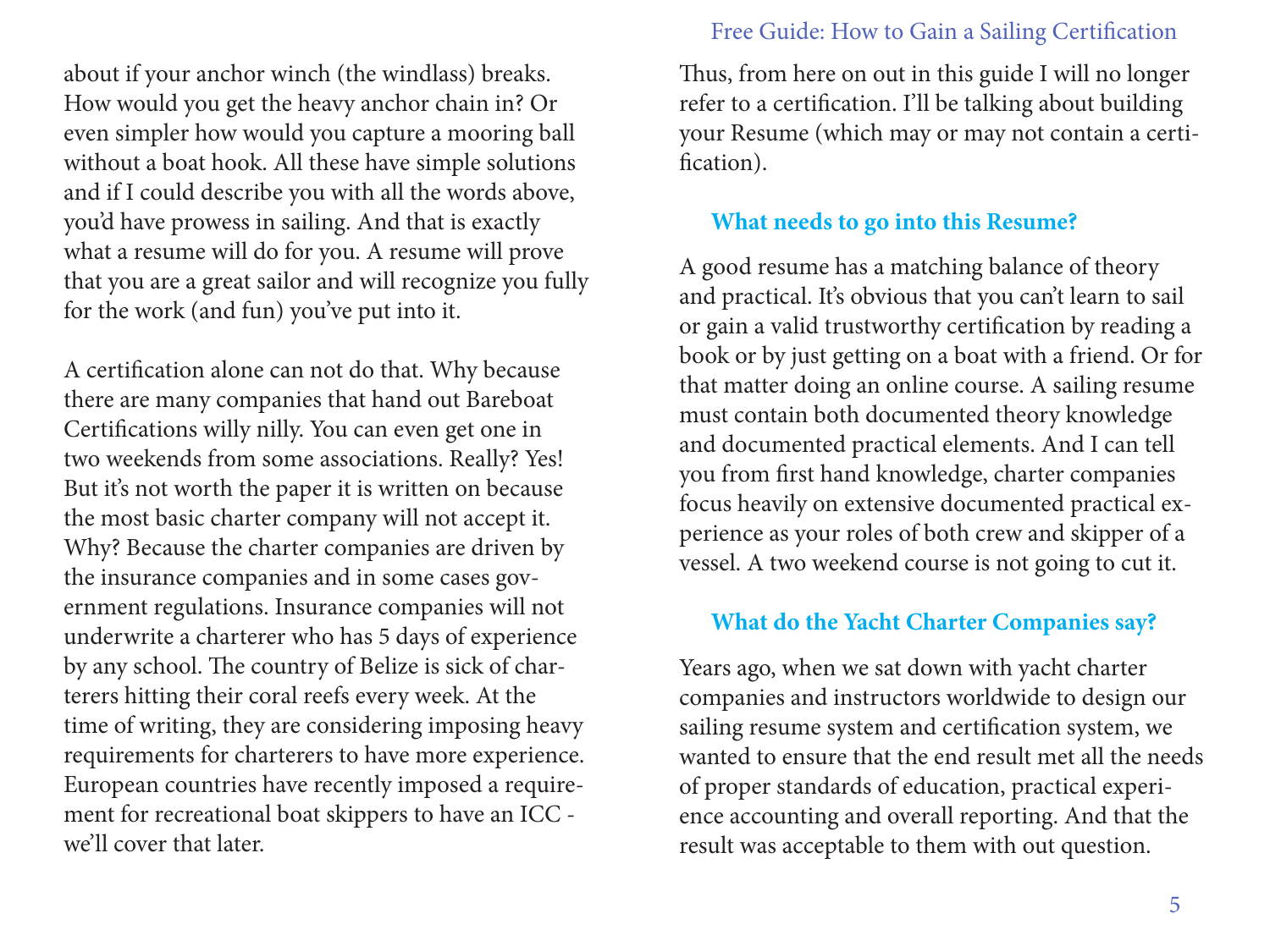Here was their reply:

# **Practical Sailing Experience**

- Significant time behind the wheel
- Significant time in command
- Decent amount of time commanding a boat within 10 feet of the boat they were chartering
- Anchoring and mooring practice
- Maneuvering practice
- Med Mooring (if going to the Med)
- Preferably although not necessary, a sign off by an instructor

We couldn't nail them down on numbers so we asked what would be your dream client? Here is what we got:

- 50 days of sailing experience
- 50% of those at least in command
- 50% of those on a boat 28 ft or greater in length

# **Theory Knowledge**

They wanted theory knowledge on *"all aspects of Bareboat sailing"*. But again we could not nail them down mainly because there was confusion in the market and differences in quality of available educa-

# Free Guide: How to Gain a Sailing Certification

tion. So we asked if the dream client had taken a 40 hour course covering all aspects of near shore sailing including the below would suffice:

- Navigation
- Rules for prevention of collision
- Tides
- **Currents**
- Anchoring, docking and mooring
- Boat operations
- Yacht chartering
- Maneuvering
- Boat safety
- Weather

Their response was that they could only wish for such a sole.

So there it was, sitting in front of us was a dream client resume right from the horses mouth - something that all charter companies in the world would unquestionably accept.

Next, just to clarify, we asked them if they would accept a Bareboat Charter Certificate as a stand alone acceptance. Their answers were all the same: *"Show me their resume and we'll look into it"* i.e. NO!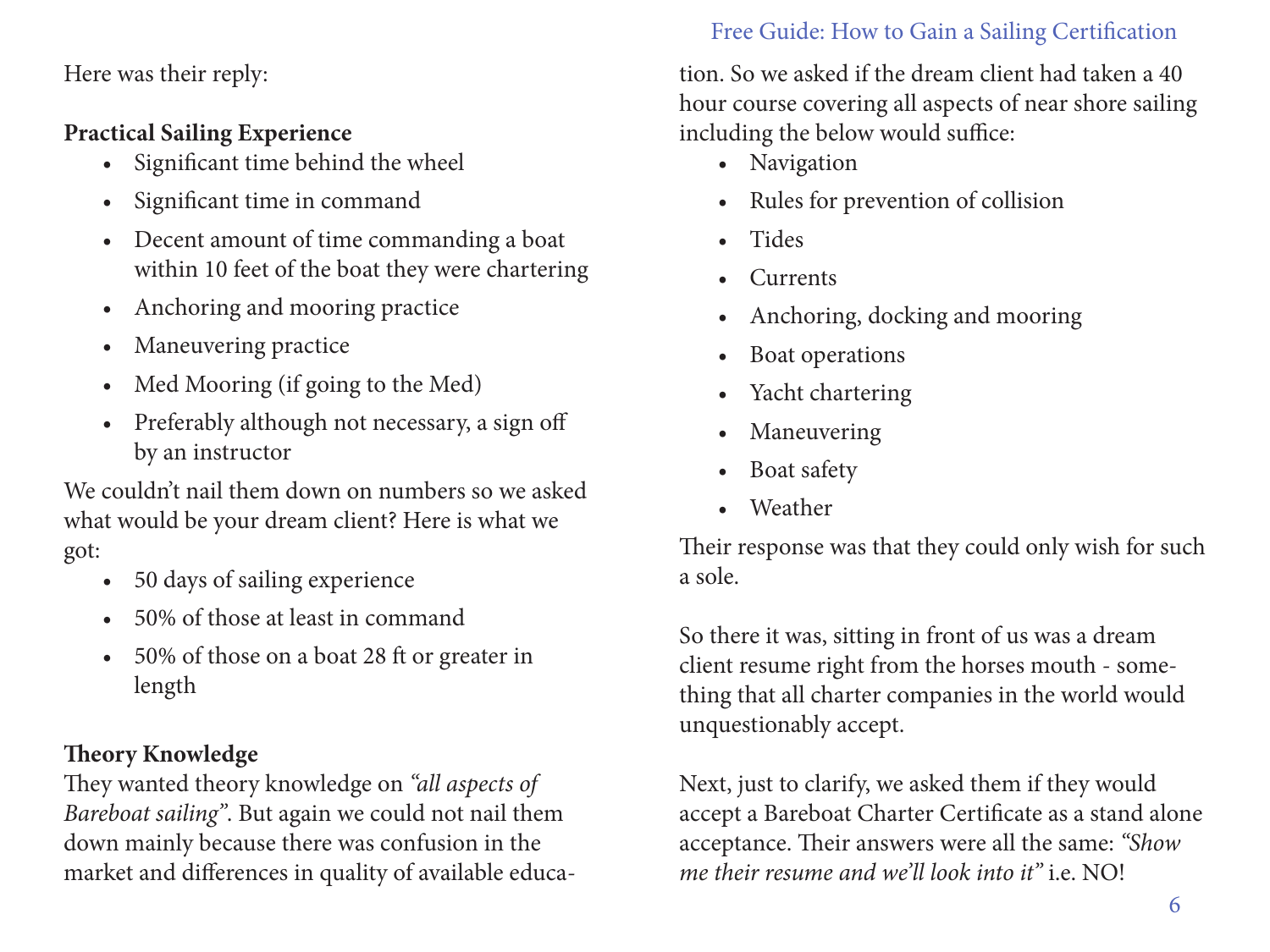#### **Logic Break**

At this stage I'm going to step back and let you take a logic look at what I have presented and what we learned from the countless interviews with charter companies.

First, logically, yacht charter company acceptance as a dream client is a good baseline standard. It means with all their experience, they believe that you will handle the boat with competence, know how, knack, ability. That you have enough prowess to bring the boat back safely and for you that means you bring your crew back safely no matter what the ocean will throw at you.

The logic prevails even if you never intend on taking a sailing vacation. You still have the baseline standard of competence for local waterway operations. On a whim, say you're on a business trip to San Diego, you have ability and trust now to grab a boat for the day and go for a toot around the harbor.

Second, what do you think? Should a sailor entrusted with a 1/2 million dollar boat and the lives of the crew have a minimum resume as above?

#### Free Guide: How to Gain a Sailing Certification

# **How can I build this resume?**

# **Theory:**

You should complete a structured renown program with significant content and with a test. You can't put into your resume that you read a book. There are lots of programs out there to deliver the theory. But make sure it carries authenticity. Also look for a program that covers all the topics listed above. Obviously, we think the NauticEd Crew, Skipper, Bareboat Charter Master and Captain along with the RYA Day Skipper Courses are the absolute best in the world but I promised I would not do any advertising in this guide. However, as a benefit to you, I will tell you that we have reserved two free courses for you when you create a free account with us.



# • [Basic Sail Trim](http://www.nauticed.org/freesailingcourse)

• [Rules for Prevention of Collision](http://www.nauticed.org/sailingcourses/view/navigation-rules) 

With today's fast paced requirements and all the pressures draining your

time, we also recommend that you search for a theory delivery program that is convenient to you and using multimedia teaching systems rather than a boring ol' book and a paper test where you need to drive to a location to be proctored. Doctors, nurses and airline pilots all do online eLearning and take tests online. You should be able to do the same.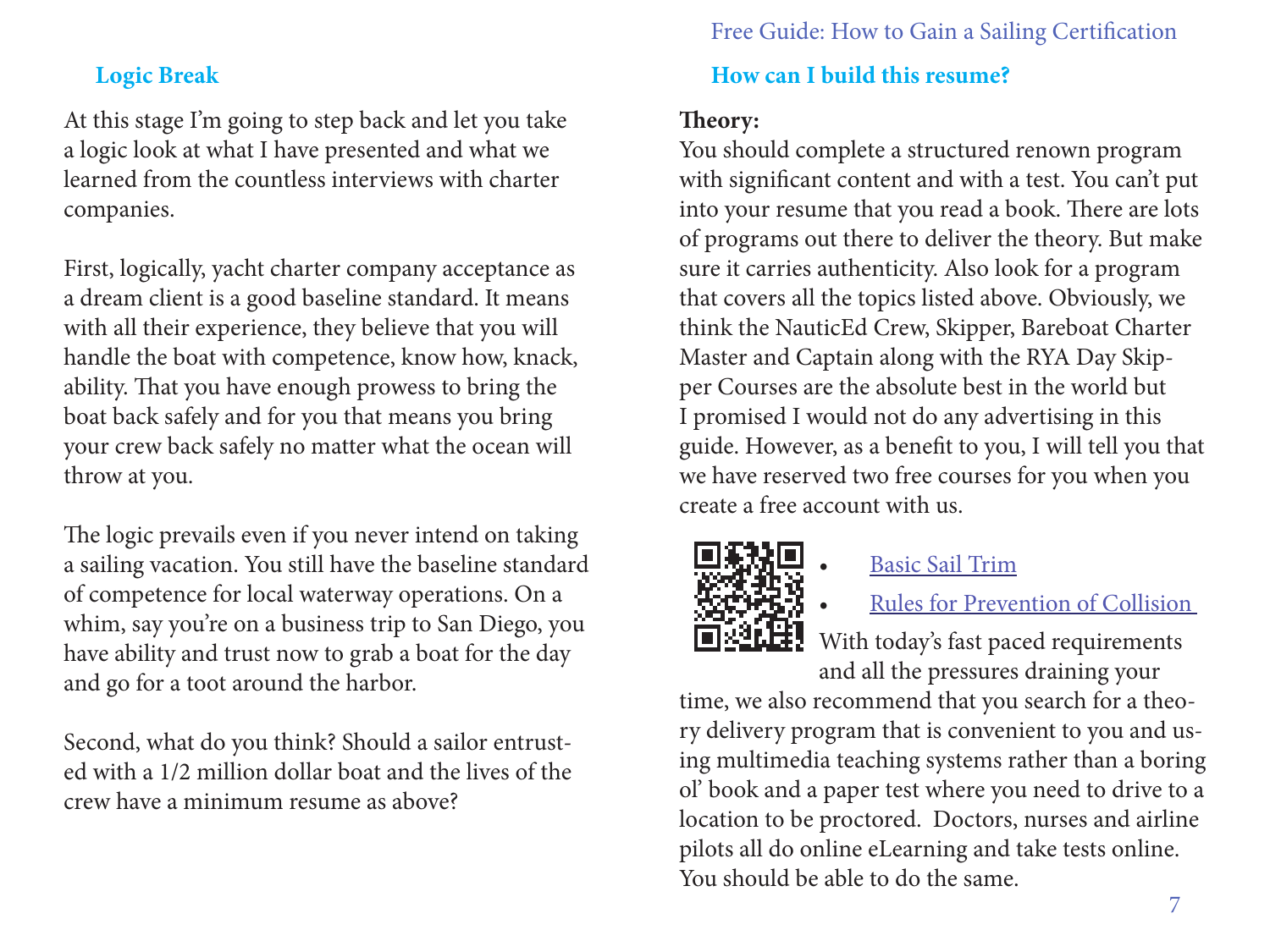#### **Practical Experience:**

If you own a boat, this is not going to be a problem but this is not most people's case so I will address that heavily below. Actually, even if you own a boat, read the below - you'll see why.

# **What if I don't own a boat?**

You don't need to own a boat to get experience. In fact, I say that you will get more varied experience if you sail with other owners.

Once, when pilot training, I could not get my landings to be smooth. By chance, I went out with a different instructor the next time. He showed me one trick and voila - I got it. Going out with lots of owners of different boats is going to give you more well rounded experience.

#### **Yacht Clubs**

Some yacht clubs have created a stereotype of snootiness for all yacht clubs. This is far from the truth. By and large, yacht clubs are a friendly and open place for people to join in. So dispel any attitude about yacht clubs. What you will find at yacht clubs is a lot of boat owners desperate to get people on their boats for the regattas. That creates a huge opportunity for you to gain experience from

# Free Guide: How to Gain a Sailing Certification

lots of different skippers.

#### **Regattas**

Whether you are the competitive type or not, regattas are hands down THE BEST WAY to gain experience and gain it fast. Everything happens in regattas. Shit breaks, things explode, collisions happen, sails get hoisted and doused dozens of times, you fly a spinnaker, you broach, sails tear - everything happens. You get more experience in one regatta race than an

# **Club Notice Board**

Looking to learn the ropes,<br>willing and able to crew. Call John @ 555-1234 p.s. easy going guy

Wanted Crew Wanted Clocking<br>First 40.5 looking First 40.5 member<br>for crew member for crew member<br>to join in on Spring<br>to join in on Spries to join in on offices race region @  $555 - 4321$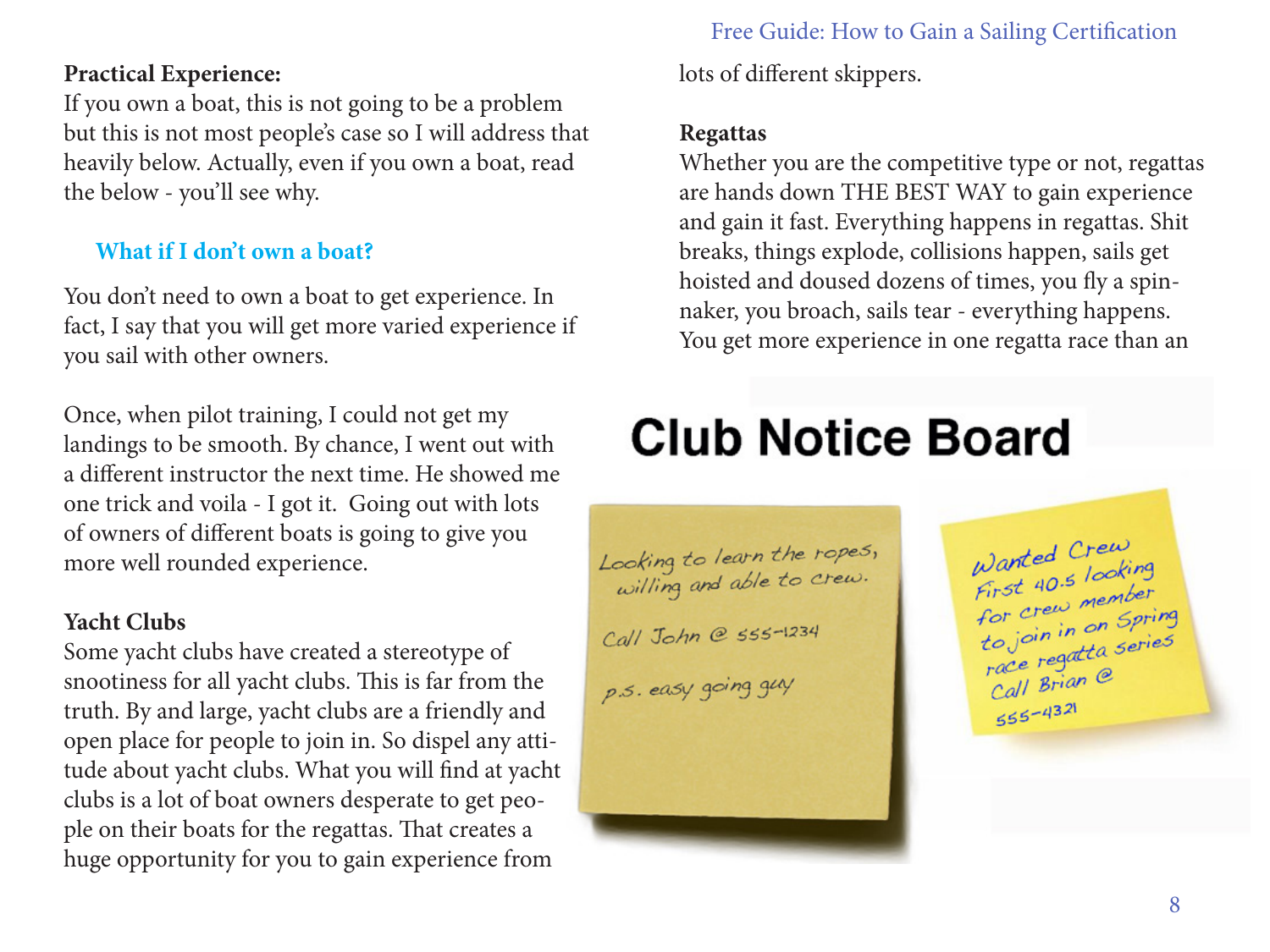entire year of cruising. Personally, I think they are a blast. And you get to learn how each skipper handles a situation.

My biggest advice is to join a yacht club and participate in as many regattas as possible. Just put your name on the wall and say you're willing to be a reliable crew member for the next series. Or look on the wall - there is probably a few notices there already from a boat owner.

#### **Friend's Boats**

A friend of mine used to call me up and say "Would you like to go sailing on your boat today?"

*"How cheeky"* you might think. Quite the contrary. As the boat owner, I would really appreciate that because it would get me out on the water. The same just happened now as I write this paragraph - I'm taking a break and heading out because another friend just called and said "it's blowing let's go (on your boat)". See how it works! If you wait for an invitation, you're not going to get out there and you're not going to get experience and you're not going to build your resume and you're not going to charter your own boat - ever. You'll die a poor miserable death - not really but I'm just making a point. Make a list of friends who have boats. Make a list of acquaintances that have boats.

#### Free Guide: How to Gain a Sailing Certification

Call them and tell them they are going sailing on their boat today and you'd be open to helping out.

#### **Shared Boat Arrangements**

Every boat owner every month swears they are going to sell their boat every-time they have to make the marina payment. That list you just generated - call the owners and ask if they would be open to sharing their boat for a monthly fee. Heck, put an ad on craigslist offering the same. In Austin Texas, we share a boat amongst friends. It just makes so much sense.

There are also lots of professional shared company systems out there. Just do a Google search around in your city.

Regardless of your circumstances or finances, there are plenty of ways to get experience.

# **Logging your Experience**

In order to build your resume, you must log your experience. This is absolutely essential! A charter company will always ask for your resume. Always!

Ahhr what a hassle right?

No, fortunately we have devised the world's only elec-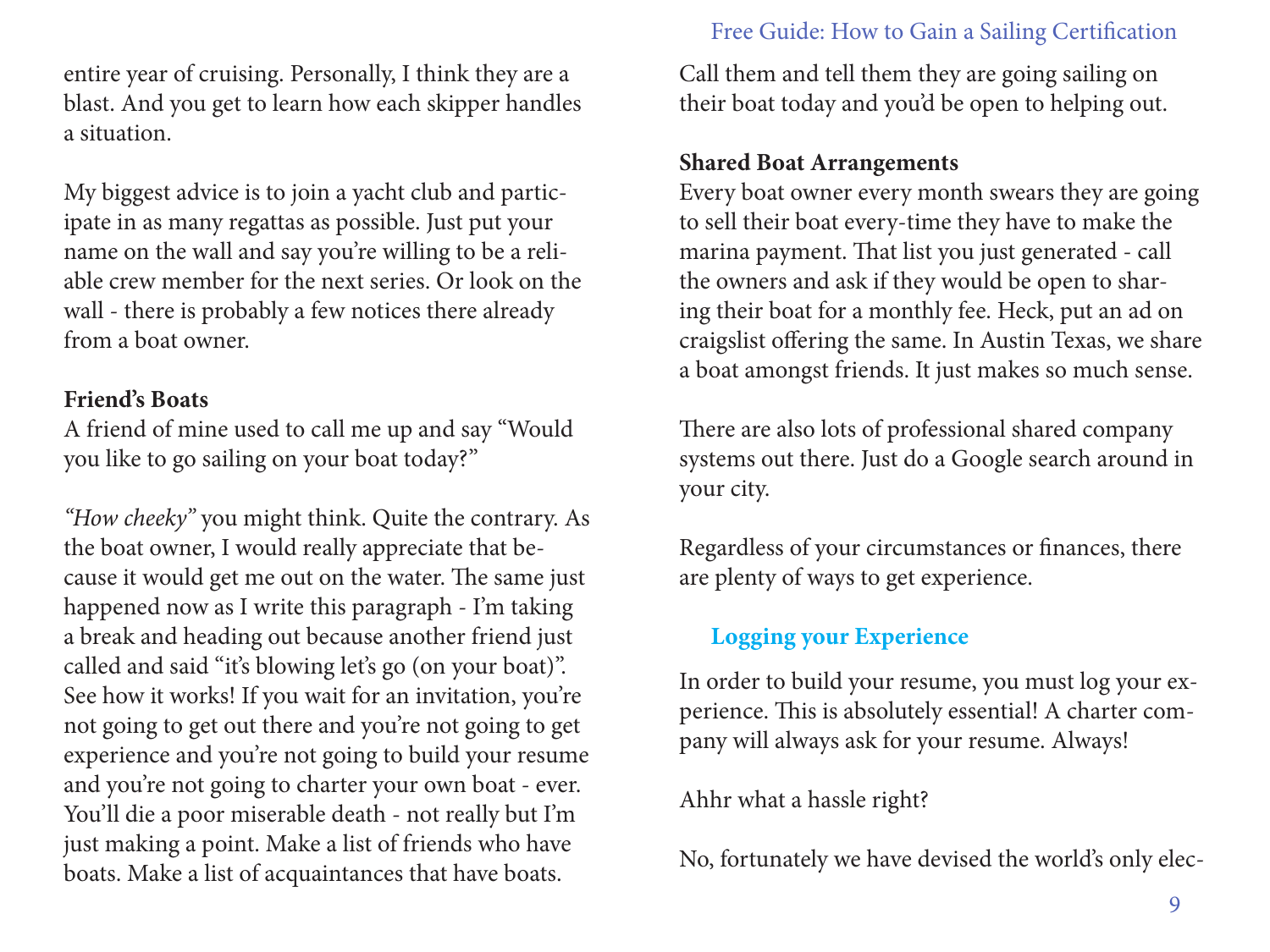tronic logbook that integrates right into your resume AND it's FREE. You can start building your electronic logbook right now. With the FREE NauticEd logbook, you first enter past history to bring you up

to date then each time you are on the water you just make a new entry. If you have an iOS device you can make the entry via our [NauticEd App](http://www.nauticed.org/sailing-apps) (which is FREE) Android is coming at time of writing.



# **Proving your Experience**

It's one of the biggest questions we get - "*yeah but people can just fake the entries".*

Well until now, that can be true. By and large, sailors are honest people right? I agree, but I've definitely heard of plenty of white exaggerations! A seemingly harmless exaggeration just to convince the charter company over the top. Prudence would suggest this is not a good practice - right?

With the NauticEd FREE logbook we have introduced a really cool social proof factor. It's called CrewMates TM .

Simply, when you make an entry into your log-

#### Free Guide: How to Gain a Sailing Certification

book, you have the option of entering a CrewMate who was out with you. That sends them an email whereby they do one click which automatically authenticates yours (and their) outing. Your resume practical experience section then shows the percent of outings that have been authenticated. This gives confidence to those reviewing your resume. It's a really cool and unique feature of our Logbook. Yacht Charter Companies love it.

#### **Bolstering Your Sailing Prowess**

Badges: FREE again (in-keeping with a no sales pitch), is a system whereby we drive you into the right behavioral activities to become an excellent

# **NauticEd Badges**



Active





Good Boat Owner





Practical



Racing





Safety



Social



World



Yacht Charter 10



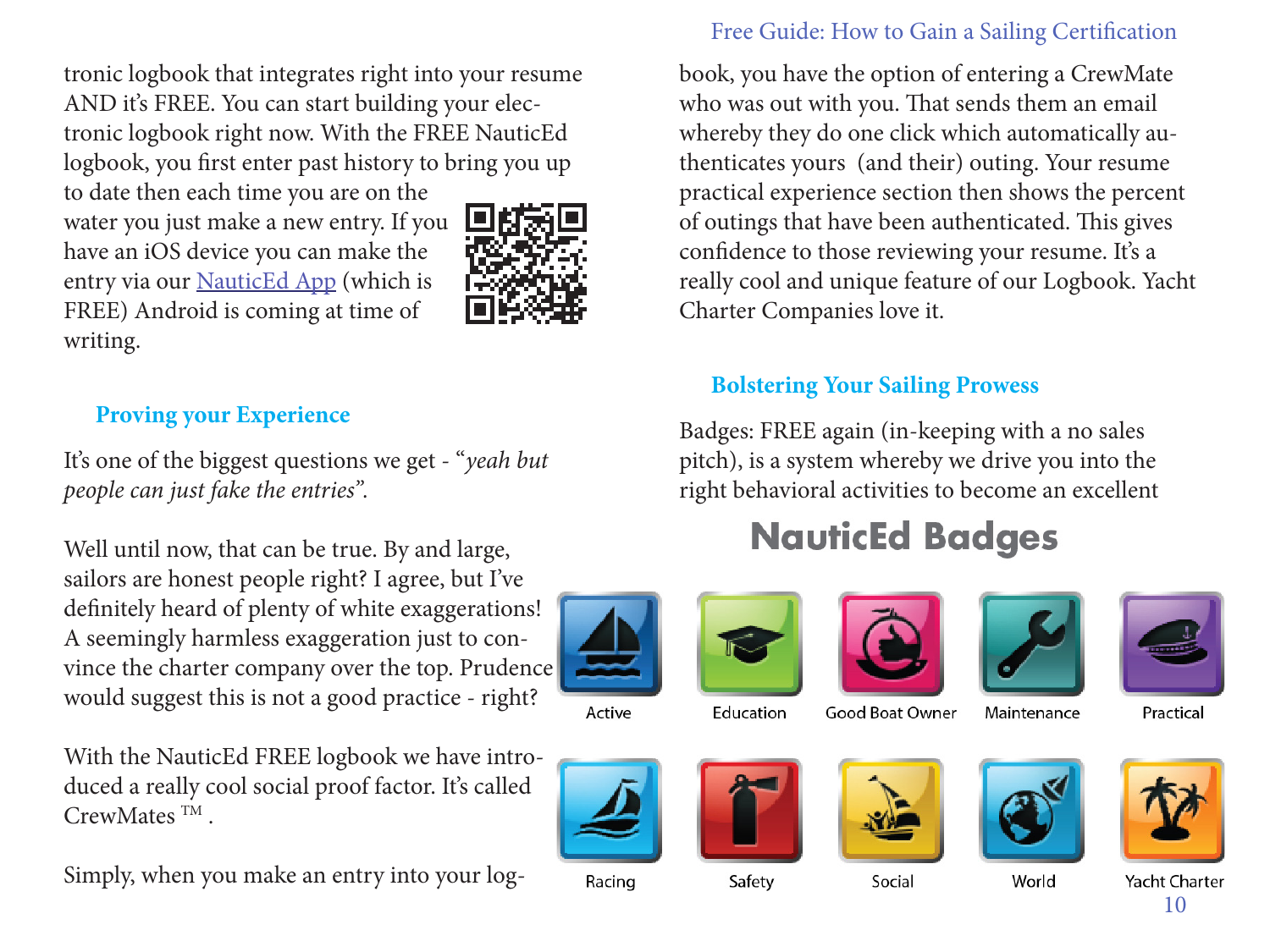#### sailor.

We have broken down about 100 good sailor activities into 10 badges. For each activity you do you gain points towards a badge. These badges are reported on your resume. Points also decline over time. For example, with the active sailor badge you gain points each time you go out. But because sailing yesterday is worth more value to your resume than sailing 2 years ago, if you don't sail often you will loose active sailor points. With the safety badge, if you have checked your EPIRB in the last six months you maintain that point. If not you loose it. AND the system will even send you an email if you loose a badge because of inactivity.

Badges reported on your resume indicate that you are doing the right kind of activities to become and stay an excellent sailor. It is not only an indication to others but it is an excellent behavioral teaching program for you. Whether you are new to sailing or an old hat,



you will definitely stay on track with your sailing abilities, knowhow, knack, boat maintenance and competence with Badges.

[Read more about Badges and Sta](http://www.nauticed.org/sailing-blog/sailing-badges/)[tus online here](http://www.nauticed.org/sailing-blog/sailing-badges/)

# Free Guide: How to Gain a Sailing Certification **Instructor Proficiency Verification**

Built automatically into your resume, is a report if you have been verified to be practically proficient by an instructor.

See, here is the problem the world has been facing up until pre-NauticEd. Sailing certification companies need you to go out with an instructor because that is the only way they make money. Thus, you could not be awarded a certificate without going with an instructor. This left about 3/4 of the world sailors making up their own unstructured resumes - *Ummmm I read a book and have been sailing 100 times and I've been on about 10 different boats.*

So that brings us backwards again to the Certification v Resume argument right?

When you start thinking along the proper lines of a structured resume, ALL of the world can now build a recognized resume with certifications sitting inside the resume or if no certifications have been achieved they still have a structured and powerful resume. Your college degree sits inside your resume. If you don't have a college degree that's OK you still build a resume. I think Michael Dell's resume is probably pretty powerful despite dropping out of University.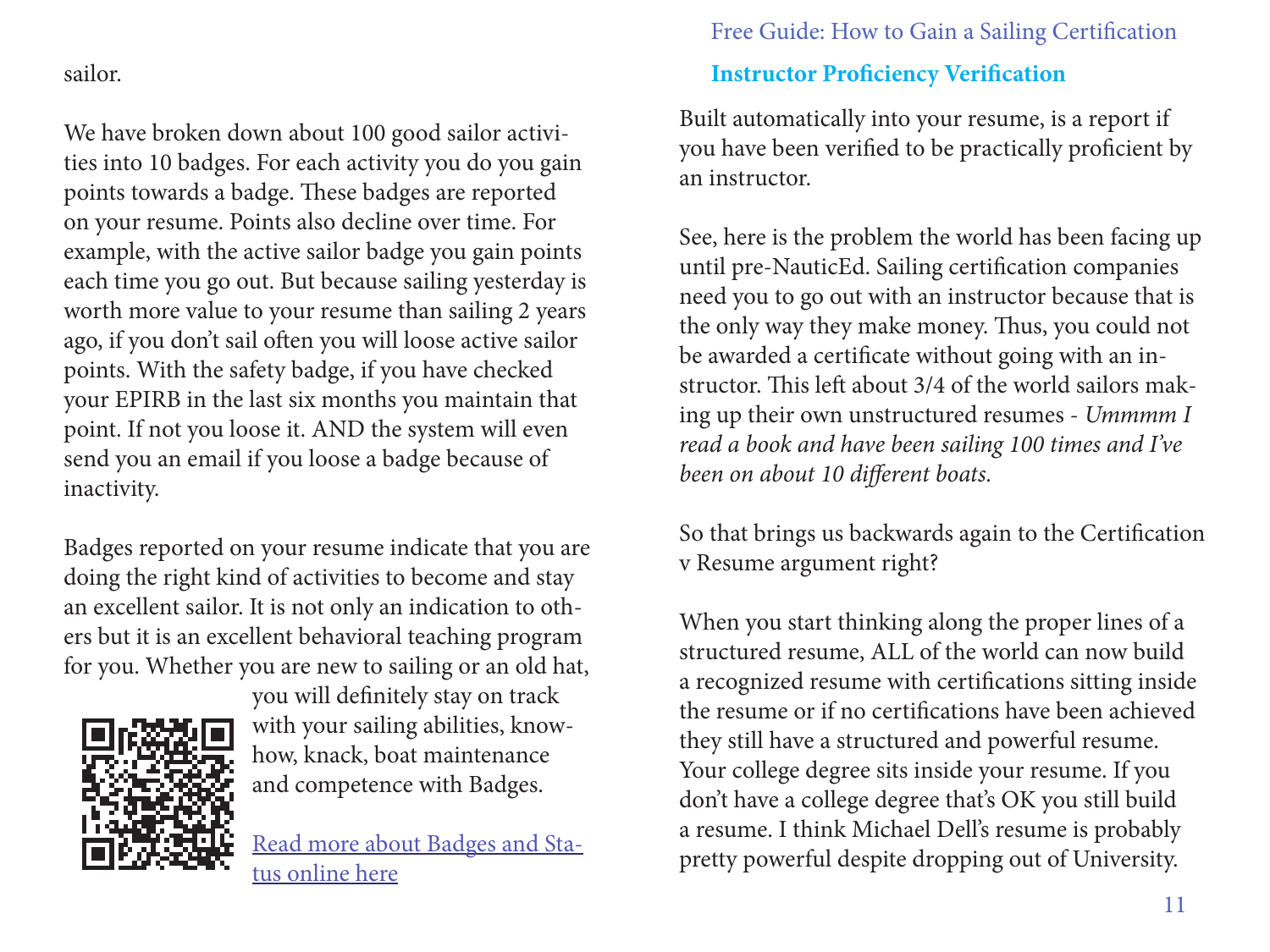So, Instructor verification of proficiency is just one element to your resume. Admittedly, it's a pretty powerful element but none the less, I have meet incredibly competent sailors who have never been out with an instructor. Just to be clear however, if you are getting started - I definitely advise you to go out with an instructor and get this on your resume. Recently, I went to the Bahamas to complete my own requirement for the ICC since I will be heading to Europe this summer. (Even with a United States Coast Guard Captain Masters License, without the ICC, I could not go). In the Bahamas I went with a 30 year instructor veteran and wow did I learn lots of tips and tricks, so much so it was invaluable. With sailing, the great thing is you never stop learning.

Back on topic, when your instructor goes out with you, he/she simply logs into NauticEd and clicks a button to mark your resume that you are deemed practically proficient. Your school instructor can easily set up an account with NauticEd to perform this act. NauticEd will verify this new instructor at our admin level. After a check out by NauticEd they are good to process the verification. This process is FREE to you. And FREE to them!

So in summary here, a resume contains all the elements of your sailing life. If you have been with an

#### Free Guide: How to Gain a Sailing Certification

instructor it will show up. If not, no worries - all the rest of your sailing life is there and a charter company or insurance company can still access your prowess from your resume.

The NauticEd Free resume system will show all these items and in addition when you pass certain Ranks with NauticEd, namely :

- ☑ Qualified Crew
- ☑ Skipper
- ☑ Bareboat Charter Master
- ☑ Captain
- ☑ ICC

you have a downloadable certificate that you can hang on the wall and get the bucket list check box if you really need it. It's even stored inside your mobile App so that you can show friends anytime.

# **The International Certificate of Competence**

This is widely known as the ICC. You can read more about the ICC on [Wikipedia](https://en.wikipedia.org/wiki/International_Certificate_of_Competence).

As of 2014, an ICC is the required license for sailing in Europe. And globally, it is becoming widely accepted as the standard license to

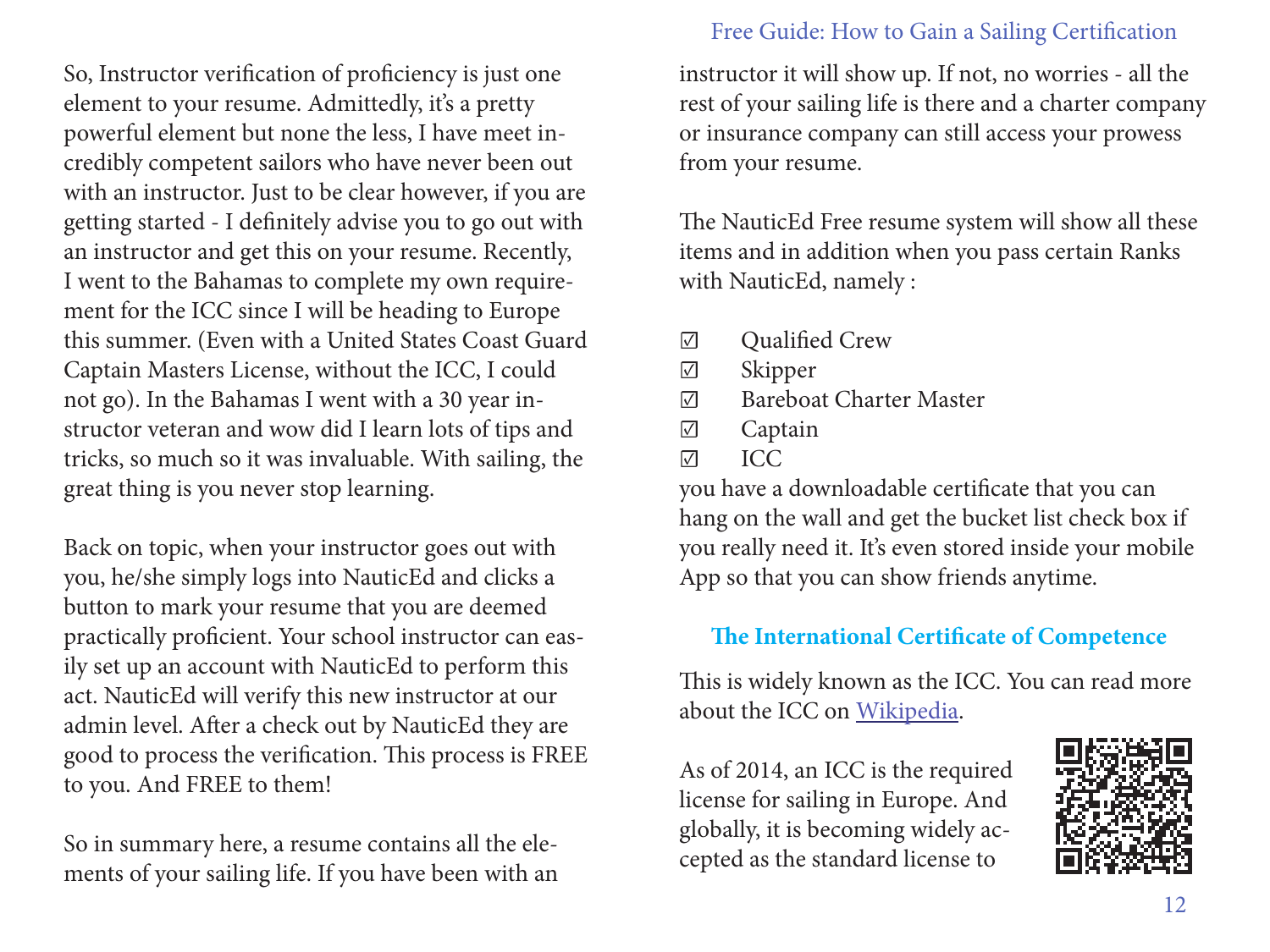accept. Again, if you're going for a bucket list certification or license this is the one because of it's world-wide acceptance and the excellent standard to which the issuing bodies are held. Worldwide, it is mostly administered by the Royal Yachting Association (RYA) in the UK. Other European countries also have their own government sponsored entities. Only countries that are signatories to the United Nations Resolution 40 authorizing the creation of the ICC are able to issue the ICC through their appointed national sailing bodies.

The United States and Canada have not signed Resolution 40 and thus their national sailing bodies can not issue an ICC. For citizens of non signatory countries, the ICC is issued by the RYA. Especially for Americans, Canadians Australians and Kiwis, this process was a bit clunky. Late in 2014, this "clunk" was resolved by NauticEd globally by being approved to supply the RYA Day Skipper Course which is the approved course and required knowledge base for the ICC. The RYA have 500 practical sailing schools world-wide. They are the largest boating certifying body in the world. The School we recommend in the USA for the ICC is:

[www.YachtingEducation.com](http://www.YachtingEducation.com)



Free Guide: How to Gain a Sailing Certification For other world-wide practical school locations go to:

[www.rya.org.uk/wheresmynearest](http://www.rya.org.uk/wheresmynearest)

Backtracking, there is a reason that the ICC is the global baseline standard. We know because we had to

write the theory course to be approved by the RYA as

a supplier. NauticEd offers the online theory course for the ICC under its [RYA Day Skipper Course.](http://www.nauticed.org/sailingcourses/view/rya-day-skipper) The course is very extensive and far beyond other courses for "101-104 type certifications". On top of that, the





ICC has a required practical verification of competence which is a very high standard. The standard is high because of the requirements set for the schools, their boats and their instructors by Resolution 40.

Under the RYA system, each school must pay quite a lot of money each year to be re-inspected. Instructors take years to gain the proper credentials to instruct. They are professionals and not a guy with a Catalina 22.

ICC graduates and license holders must be familiar with and are tested on all aspects of the above mentioned skills and know how. Repeated here: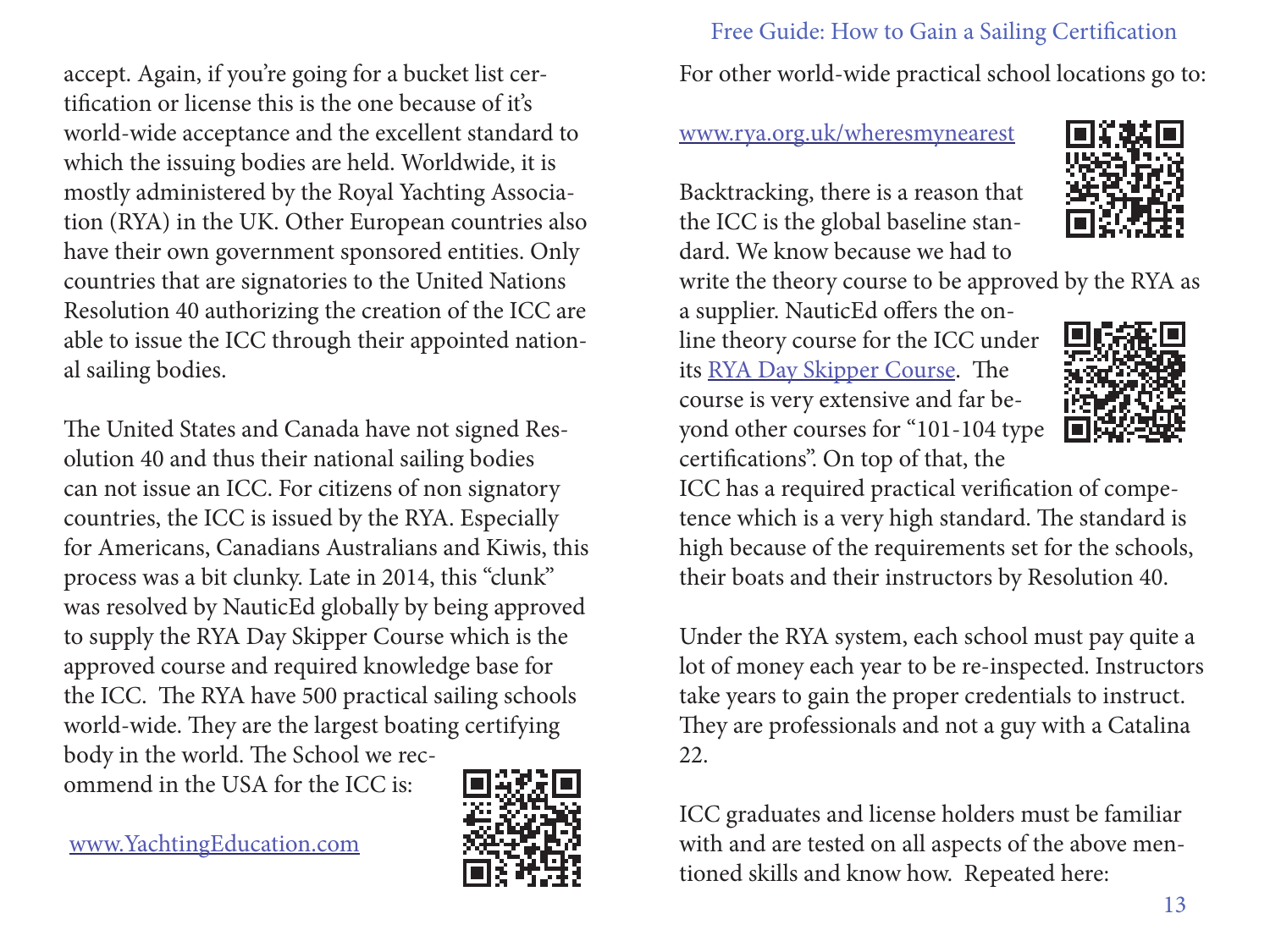- Navigation
- Rules for prevention of collision
- Tides
- **Currents**
- Anchoring, docking and mooring
- Boat operations
- Yacht chartering
- **Maneuvering**
- Boat safety
- Weather

One thing to still to note regarding the ICC however is that even though you meet the country requirements for legally sailing in their waters, the yacht charter companies will still require you to supply your resume.

#### **Resume storage and delivery**

In today's digital world, you should be able to click a button to update your resume and deliver your resume in real-time to a yacht charter company or insurance company (or even if you are a social public butterfly drop it up on facebook so your friends can see). You shouldn't have to manage a paper booklet

#### Free Guide: How to Gain a Sailing Certification

with shiny stickers mailed to you whereby you're guaranteed to loose your book at the back of some drawer.

For FREE, NauticEd will store your resume and allow you to update it in real time via web

browser or via our FREE mobile App.

View our example student by going online to:



[http://www.nauticed.org/student\\_verification](http://www.nauticed.org/student_verification)

At anytime, you are welcome to [login to NauticEd](http://www.nauticed.org) and start building a FREE resume and download your certificate.

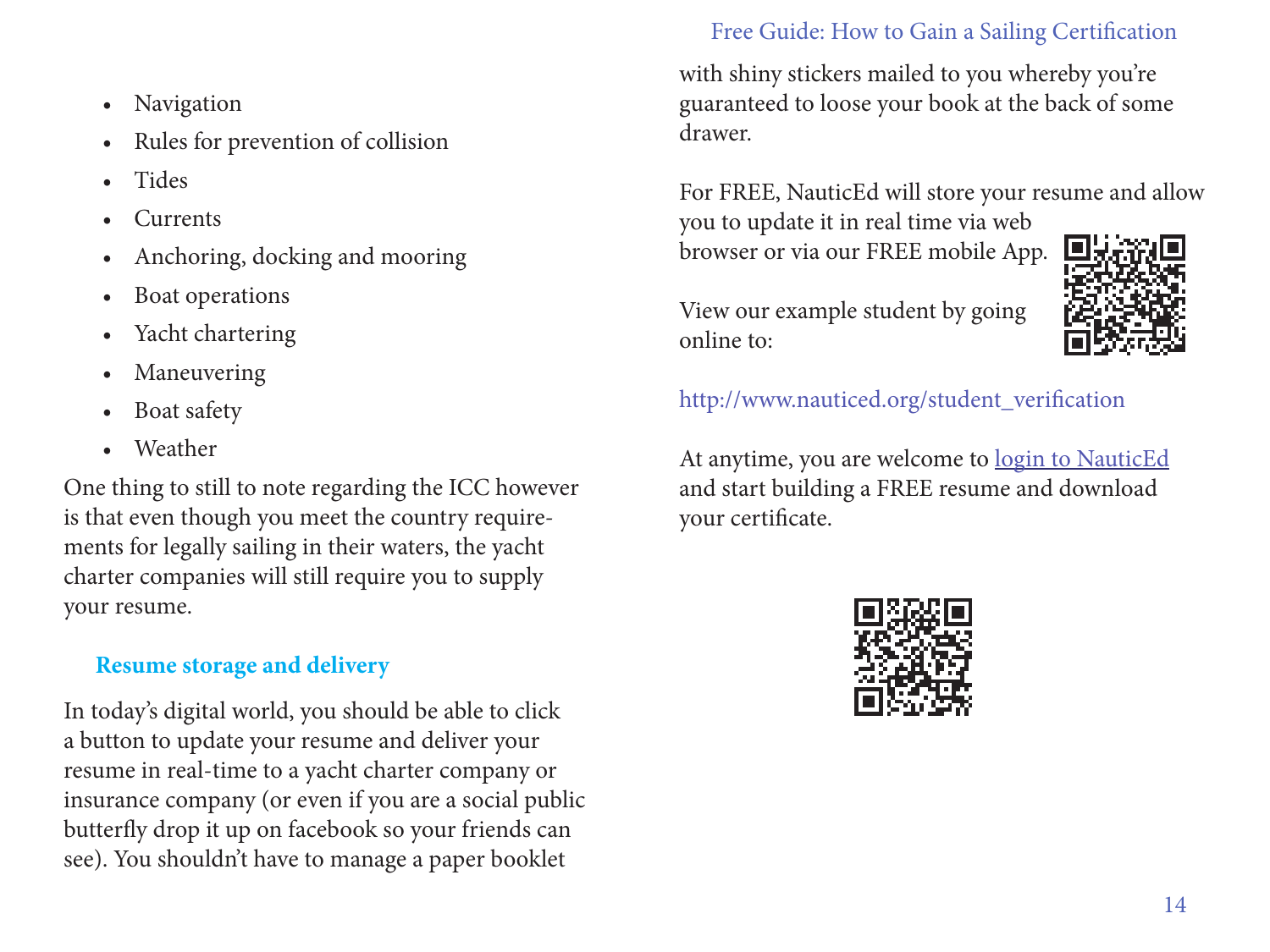### **In Conclusion**

- You've learned that Yacht Charter Companies do not accept a stand alone certification. You must submit a resume.
- You now know WHY this is the case
- You know it is prudent to meet a baseline standard on experience and theory knowledge
- A good resume contains all or some of:
	- » Your certification achievements
	- » Proof of theory knowledge
	- » Logbook of practical experience
	- » Practical proficiency verification
	- » Social proof
	- » Activity driven acknowledgments
- A resume can be stored digitally and easily shown and updated in real time.
- If you want to sail in European Waters, the International Certificate of Competence is the only license allowed for recreational boating operations in Europe. The ICC is attained via the Royal Yachting Association in the UK. NauticEd delivers the theory portion of this license.

Go to the <u>[RYA Day Skipper Course](http://www.nauticed.org/sailingcourses/view/rya-day-skipper)</u>



Finally, as promised, in this guide, I covered:

- ☑ What is the difference between a sailing certification and a resume?
- ☑ How can I document my experience?
- ☑ How do I sail in international waters, what is the ICC?
- ☑ What will a charter company accept and turn down?
- ☑ How can I get experience if I don't own a boat?

So there you have it. We are glad we were able to share this information with you.

Please feel free to take advantage of all the FREE resources NauticEd has created for you including:

- [Two free courses](http://www.nauticed.org/sailingcourses)
- [Free logbook when you sign in for free](http://www.nauticed.org/signin)